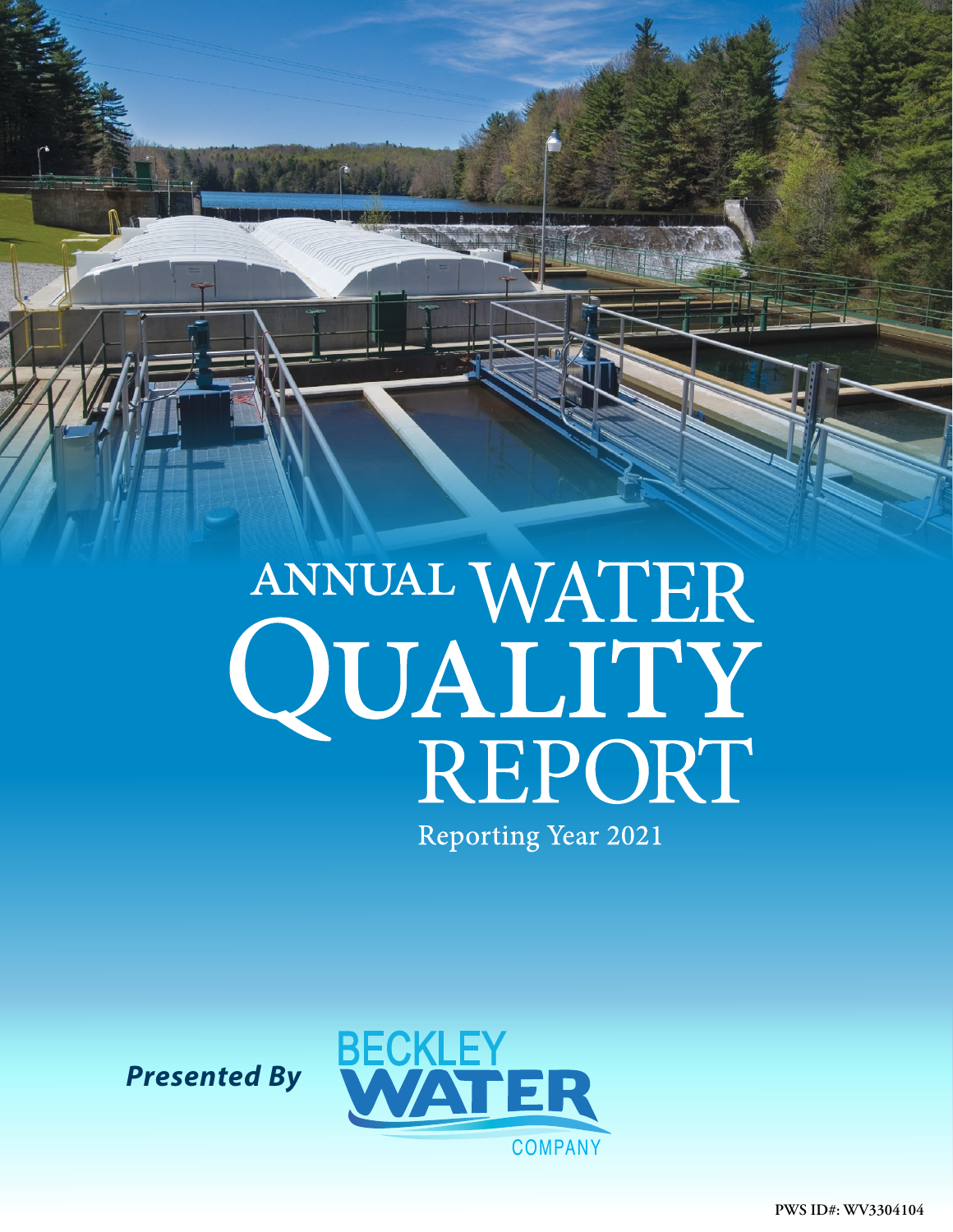## **Our Mission Continues**

Once again, we are proud to present our annual water quality report covering the period between<br>January 1 and December 31, 2021. In a matter of only a few decades, drinking water has<br>have a materially actor and many glishl become exponentially safer and more reliable than at any other point in human history. Our exceptional staff continues to work hard every day—at all hours—to deliver the highest-quality drinking water without interruption. Although the challenges ahead are many, we feel that by relentlessly investing in customer outreach, education, new treatment technologies, system upgrades, and training, the payoff will be reliable, high-quality tap water delivered to you and your neighbors.

> As part of our commitment to look to the future and improve our communication with you, the customer, we implemented a call notification system in 2021. The system allows greater communication with our customers by providing quicker outreach for notifications and advisories to those that may be affected. If you are interested in signing up for our notification system, please visit [beckleywater.com/contact](http://beckleywater.com/contact) or call (304) 255-5121 to ensure we have your updated information on file.



Matthew W. Stanley *President,CEO and Chairman of the Board* Beckley Water Company

### **Source Water Assessment**

The West Virginia Bureau for Public Health (WV BPH) performed a source water assessment of our drinking water sources. The purpose of the assessment was to determine the susceptibility of potential contamination and assign a susceptibility ranking of lower, medium, or higher to each of the sources. The intake that supplies drinking water to the Glade Creek Treatment Plant has a higher susceptibility to contamination due to the sensitive nature of surface water supplies and the potential contaminant sources identified within the area. The groundwater supply that provides drinking water to the Sweeneysburg plant also has a higher susceptibility to contamination due to the sensitive nature of the aquifer in which the drinking water well is located and the existing potential contaminant sources identified. This does not mean that these water sources will become contaminated, only that conditions are such that they could be impacted by a potential contaminant source. Future contamination may be avoided by implementing protective measures. The Source Water Assessment Report, which includes more detailed information, is available by calling Beckley Water Company or WV BPH at (304) 558-2981.

### **Important Health Information**

Some people may be more vulnerable to contaminants<br>in drinking water than the general population. Immunocompromised persons such as persons with cancer undergoing chemotherapy, persons who have undergone organ transplants, people with HIV/AIDS or other immune system disorders, some elderly, and infants may be particularly at risk from infections. These people should seek advice about drinking water from their health care providers. The U.S. EPA/CDC (Centers for Disease Control and Prevention) guidelines on appropriate means to lessen the risk of infection by Cryptosporidium and other microbial contaminants are available from the Safe Drinking Water Hotline at (800) 426-4791 or [http://water.epa.](http://water.epa.gov/drink/hotline) [gov/drink/hotline.](http://water.epa.gov/drink/hotline)

## **Where Does My Water Come From?**

Beckley Water Company customers are fortunate because we enjoy an abundant water supply from two sources. The Glade Creek Water Treatment Plant draws surface water from the Glade Creek Reservoir, which holds about 1.3 billion gallons of water. Customers in the area south



of Piney Creek receive water solely from the Glade Creek Water Treatment Plant. Our second water source is groundwater from an entrapped subterranean pool located about 275 feet below the surface. The Sweeneysburg Water Treatment Plant was constructed in 1993 to draw from this underground water supply. This pool holds about 1 to 1.5 billion gallons and is constantly being replenished from various underground sources. Combined, our treatment facilities provide roughly 3.5 billion gallons of clean drinking water every year.

Our water supply is part of the Lower New Watershed, which covers an area of roughly 692 square miles around Beckley. Forested lands cover most (98 percent) of our watershed. To learn more about our watershed online, go to U.S. EPA's Surf Your Watershed at [www.](http://www.epa.gov/surf) [epa.gov/surf.](http://www.epa.gov/surf)

QUESTIONS? For more information about<br>this report, or for any questions this report, or for any questions relating to your drinking water, please call Louis Wooten, Superintendent, or Jonathan Stanley, Assistant Superintendent, at (304) 255-5121, ext. 113. You can also visit our webpage to view the previous three years of our Annual Water Quality Reports at [beckleywater.com/consumer-confidence-report/](http://beckleywater.com/consumer-confidence-report/).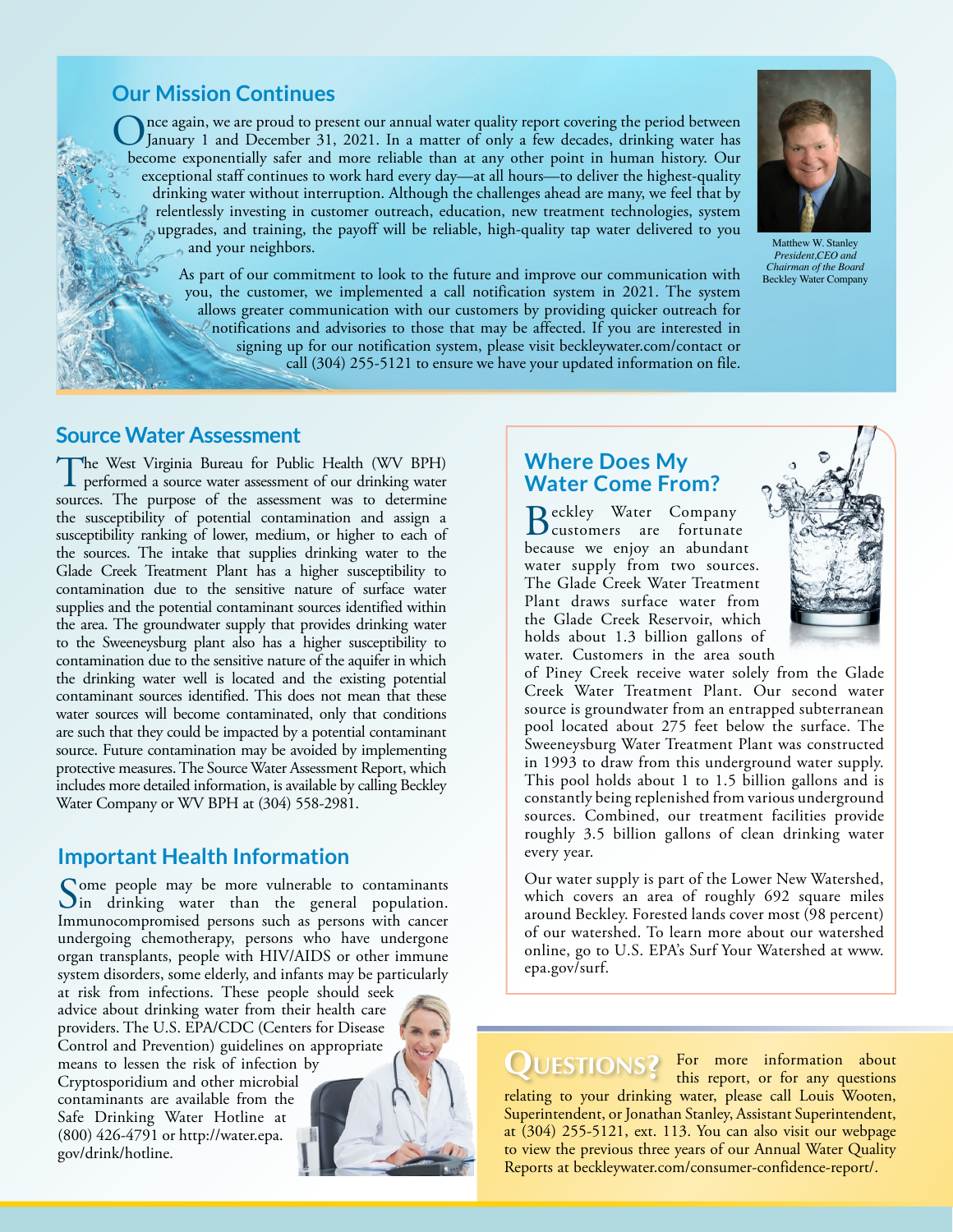# **Lead in Home Plumbing**

If present, elevated levels of lead can cause serious health problems, especially for pregnant women and young children. Lead in<br>drinking water is primarily from materials and components associated with service lines and h drinking water is primarily from materials and components associated with service lines and home plumbing. We are responsible for providing high-quality drinking water, but we cannot control the variety of materials used in plumbing components. When your water has been sitting for several hours, you can minimize the potential for lead exposure by flushing your tap for 30 seconds to two minutes before using water for drinking or cooking. If you are concerned about lead in your water, you may wish to have your water tested. Information on lead in drinking water, testing methods, and steps you can take to minimize exposure is available from the Safe Drinking Water Hotline at (800) 426-4791 or at [www.epa.gov/safewater/lead](http://www.epa.gov/safewater/lead).

## **Count on Us**

Delivering high-quality drinking water to our customers involves far more than just pushing water through pipes. Water treatment is a sequely time computing generate Beauty transmission is highly applied. complex, time-consuming process. Because tap water is highly regulated by state and federal laws, water treatment plant and system operators must be licensed and are required to commit to long-term, on-the-job training before becoming fully qualified. Our licensed water professionals have a basic understanding of a wide range of subjects, including mathematics, biology, chemistry, and physics. Some of the tasks they complete on a regular basis include:

- Operating and maintaining equipment to purify and clarify water.
- Monitoring and inspecting machinery, meters, gauges, and operating conditions.
- Conducting tests and inspections on water and evaluating the results.
- Maintaining optimal water chemistry.
- Applying data to formulas that determine treatment requirements, flow levels, and concentration levels.
- Documenting and reporting test results and system operations to regulatory agencies.
- Serving our community through customer support, education, and outreach.

So the next time you turn on your faucet, think of the skilled professionals who stand behind each drop.

## **Naturally Occurring Bacteria**

The simple fact is bacteria and other<br>microorganisms inhabit our world. They can be found all around us: in our food, on our skin, in our bodies, and in the air, soil, and water. Some are harmful to us, and some are not. Coliform bacteria are common in the environment and generally not harmful themselves. The presence of this bacterial form in drinking water is a concern because it indicates that the water may be contaminated with other organisms that can cause disease. Throughout the year, we tested many water samples for coliform bacteria. In that time, none of the samples came back positive for the bacteria.

Federal regulations require that public water that tests positive for coliform bacteria must be further analyzed for fecal coliform bacteria. Fecal coliforms are present only in human and animal waste. Because these bacteria can cause illness, it is unacceptable for fecal coliform to be present in water at any concentration. Our tests indicate no fecal coliform is present in our water.

### **Substances That Could Be in Water**

To ensure that tap water is safe to drink, the U.S. EPA prescribes regulations limiting the amount of certain contaminants in<br>water provided by public water systems. U.S. Food and Drug Administration regulations establish bottled water, which must provide the same protection for public health. Drinking water, including bottled water, may reasonably be expected to contain at least small amounts of some contaminants. The presence of these contaminants does not necessarily indicate that the water poses a health risk.

The sources of drinking water (both tap water and bottled water) include rivers, lakes, streams, ponds, reservoirs, springs, and wells. As water travels over the surface of the land or through the ground, it dissolves naturally occurring minerals, in some cases, radioactive material, and substances resulting from the presence of animals or from human activity. Substances that may be present in source water include: Microbial Contaminants, such as viruses and bacteria, which may come from sewage treatment plants, septic systems, agricultural livestock operations, or wildlife; Inorganic Contaminants, such as salts and metals, which can be naturally occurring or may result from urban stormwater runoff, industrial or domestic wastewater discharges, oil and gas production, mining, or farming; Pesticides and Herbicides, which may come from a variety of sources such as agriculture, urban stormwater runoff, and residential uses; Organic Chemical Contaminants, including synthetic and volatile organic chemicals, which are by-products of industrial processes and petroleum production and may also come from gas stations, urban stormwater runoff, and septic systems; Radioactive Contaminants, which can be naturally occurring or may be the result of oil and gas production and mining activities.

For more information about contaminants and potential health effects, call the U.S. EPA's Safe Drinking Water Hotline at (800) 426-4791.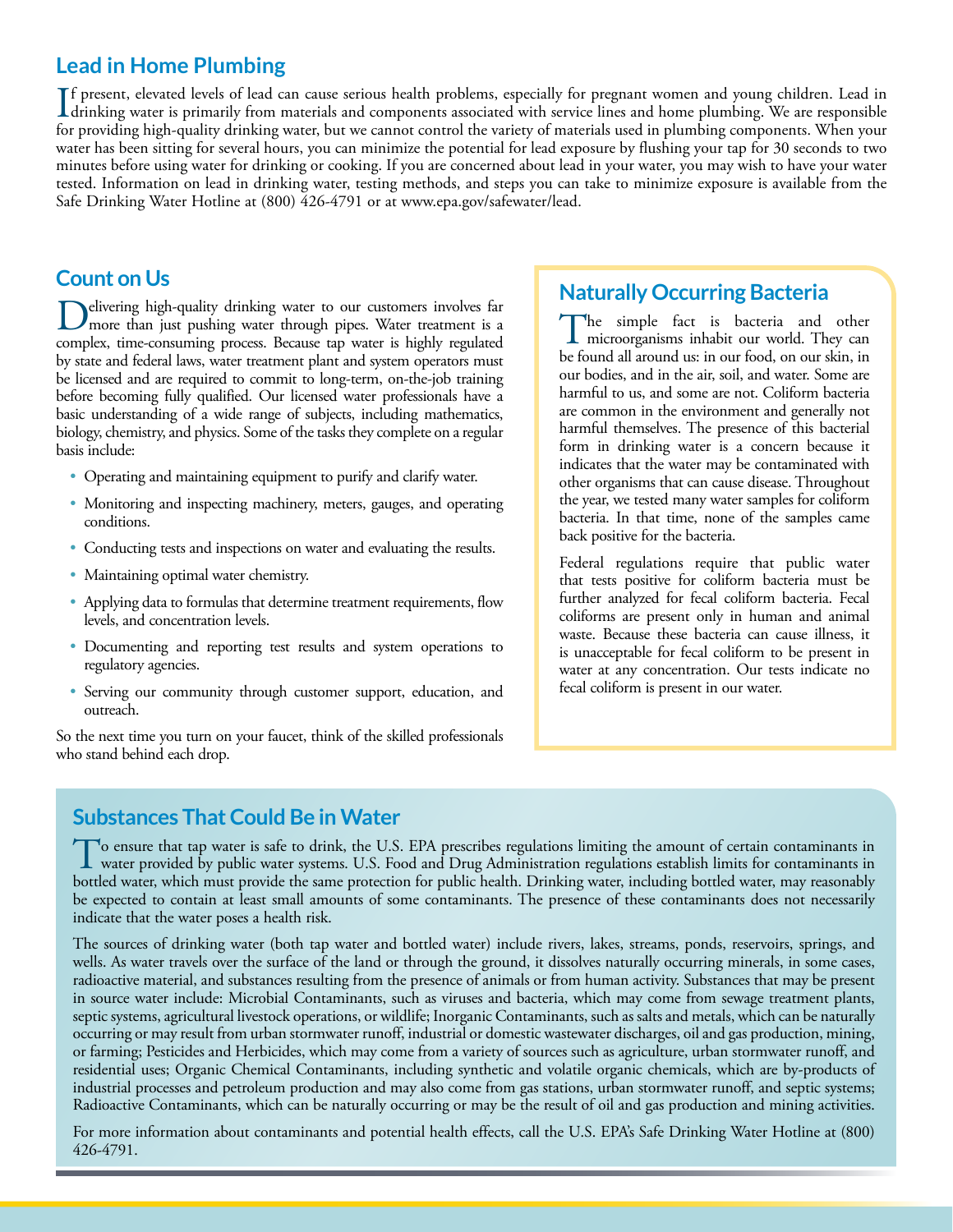# **Test Results**

Our water is monitored for many different kinds of substances on a very strict sampling schedule, and the water we deliver must meet specific health standards. Here, we only show<br>those substances that were detected in our is unsafe to drink; our goal is to keep all detects below their respective maximum allowed levels.

The state recommends monitoring for certain substances less than once per year because the concentrations of these substances do not change frequently. In these cases, the most recent sample data are included, along with the year in which the sample was taken.

| <b>REGULATED SUBSTANCES</b>                                                                              |  |              |                                                       |                                             |                                              |                                  |                        |                                 |                                                                                                                              |                                                                      |                  |                                                                                                                              |                                                                                                           |  |
|----------------------------------------------------------------------------------------------------------|--|--------------|-------------------------------------------------------|---------------------------------------------|----------------------------------------------|----------------------------------|------------------------|---------------------------------|------------------------------------------------------------------------------------------------------------------------------|----------------------------------------------------------------------|------------------|------------------------------------------------------------------------------------------------------------------------------|-----------------------------------------------------------------------------------------------------------|--|
|                                                                                                          |  |              |                                                       |                                             |                                              |                                  | <b>Glade Creek</b>     |                                 | Sweeneysburg                                                                                                                 |                                                                      |                  |                                                                                                                              |                                                                                                           |  |
| <b>SUBSTANCE</b><br>(UNIT OF MEASURE)                                                                    |  |              | <b>YEAR</b><br><b>MCL</b><br><b>SAMPLED</b><br>[MRDL] |                                             | <b>MCLG</b><br>[MRDLG]                       | <b>AMOUNT</b><br><b>DETECTED</b> |                        | <b>RANGE</b><br><b>LOW-HIGH</b> | <b>AMOUNT</b><br><b>DETECTED</b>                                                                                             | <b>RANGE</b><br>LOW-HIGH                                             | <b>VIOLATION</b> | <b>TYPICAL SOURCE</b>                                                                                                        |                                                                                                           |  |
| <b>Arsenic</b> (ppb)                                                                                     |  |              | 2021                                                  | 10                                          | $\mathbf{0}$                                 | 0.452                            |                        | ND-0.452                        | 0.438                                                                                                                        | <b>NA</b>                                                            | N <sub>o</sub>   |                                                                                                                              | Erosion of natural deposits; Runoff from orchards; Runoff<br>from glass and electronics production wastes |  |
| Barium (ppm)                                                                                             |  |              | 2021                                                  | 2                                           | $\overline{2}$                               | 0.0262                           |                        | <b>NA</b>                       | <b>NA</b>                                                                                                                    | <b>NA</b>                                                            | N <sub>o</sub>   |                                                                                                                              | Discharge of drilling wastes; Discharge from metal<br>refineries; Erosion of natural deposits             |  |
| Chlorine (ppm)                                                                                           |  |              | 2021                                                  | $[4]$                                       | $[4]$                                        | 2.13                             |                        | $0.5 - 2.3$                     | 2.03                                                                                                                         | $1.26 - 2.20$                                                        | N <sub>o</sub>   | Water additive used to control microbes                                                                                      |                                                                                                           |  |
| Chromium (ppb)                                                                                           |  |              |                                                       | 2021                                        | 100                                          | 100                              | 0.718                  |                                 | <b>NA</b>                                                                                                                    | <b>NA</b>                                                            | <b>NA</b>        | N <sub>o</sub>                                                                                                               | Discharge from steel and pulp mills; Erosion of natural deposits                                          |  |
| Cyanide (ppb)                                                                                            |  |              |                                                       | 2021                                        | 200                                          | 200                              | 22.2                   |                                 | <b>NA</b>                                                                                                                    | <b>NA</b>                                                            | <b>NA</b>        | N <sub>o</sub>                                                                                                               | Discharge from steel/metal factories; Discharge from plastic<br>and fertilizer factories                  |  |
| Fluoride (ppm)                                                                                           |  |              | 2021                                                  | $\overline{4}$                              | $\overline{4}$                               | 0.73                             |                        | $0.61 - 0.78$                   | 0.78                                                                                                                         | $0.61 - 0.80$                                                        | N <sub>o</sub>   | Erosion of natural deposits; Water additive which promotes<br>strong teeth; Discharge from fertilizer and aluminum factories |                                                                                                           |  |
| Haloacetic Acids [HAAs]-Stage 2 (ppb) <sup>1</sup>                                                       |  |              | 2021                                                  | 60                                          | <b>NA</b>                                    | 35.35                            |                        | 18.9-51.7                       | 35.35                                                                                                                        | 18.9-51.7                                                            | N <sub>o</sub>   | By-product of drinking water disinfection                                                                                    |                                                                                                           |  |
| Nitrate (ppm)                                                                                            |  |              | 2021                                                  | 10                                          | 10                                           | 0.275                            |                        | <b>NA</b>                       | <b>ND</b>                                                                                                                    | <b>NA</b>                                                            | No               | Runoff from fertilizer use; Leaching from septic tanks,<br>sewage; Erosion of natural deposits                               |                                                                                                           |  |
| TTHMs [Total Trihalomethanes]-<br>Stage $2$ (ppb) <sup>1</sup>                                           |  |              | 2021                                                  | 80                                          | <b>NA</b>                                    | 32.13                            |                        | $7.8 - 45.3$                    | 32.13                                                                                                                        | $7.8 - 45.3$                                                         | N <sub>o</sub>   |                                                                                                                              | By-product of drinking water disinfection                                                                 |  |
| Total Organic Carbon <sup>2</sup> (ppm)                                                                  |  |              | 2021                                                  | <b>TT</b>                                   | <b>NA</b>                                    | 1.4                              |                        | $1.1 - 1.7$                     | 1.4                                                                                                                          | $1.1 - 1.7$                                                          | N <sub>o</sub>   |                                                                                                                              | Naturally present in the environment                                                                      |  |
| Turbidity (NTU)                                                                                          |  |              | 2021                                                  | <b>TT</b>                                   | <b>NA</b>                                    | 0.09<br>$0.03 - 0.09$            |                        | 0.24                            | $0.05 - 0.24$                                                                                                                | N <sub>o</sub>                                                       | Soil runoff      |                                                                                                                              |                                                                                                           |  |
| Turbidity (Lowest monthly percent of<br>samples meeting limit)                                           |  |              | 2021                                                  | $TT = 95\%$ of<br>samples meet<br>the limit | <b>NA</b>                                    | 100                              |                        | <b>NA</b>                       | 100                                                                                                                          | <b>NA</b>                                                            | No               | Soil runoff                                                                                                                  |                                                                                                           |  |
| <b>Radiological Contaminants</b>                                                                         |  |              |                                                       |                                             |                                              |                                  |                        |                                 |                                                                                                                              |                                                                      |                  |                                                                                                                              |                                                                                                           |  |
| <b>SUBSTANCE (UNIT OF MEASURE)</b>                                                                       |  |              | <b>MCL</b><br><b>COLLECTION DATE</b>                  |                                             | <b>MCLG</b>                                  |                                  | <b>AMOUNT DETECTED</b> |                                 | <b>RANGE LOW-HIGH</b>                                                                                                        |                                                                      |                  | <b>VIOLATION</b>                                                                                                             | <b>TYPICAL SOURCE</b>                                                                                     |  |
| Radium-228 (pCi/L)                                                                                       |  |              | 9/16/2019                                             |                                             | $\mathbf{0}$                                 |                                  | 0.551                  |                                 |                                                                                                                              | $0.37 - 0.551$                                                       |                  | N <sub>o</sub>                                                                                                               | Erosion of natural deposits                                                                               |  |
| Gross Alpha $(pCi/L)^3$                                                                                  |  |              | 9/16/2019<br>15                                       |                                             | $\Omega$                                     |                                  | 0.15                   |                                 |                                                                                                                              | $0.065 - 0.15$                                                       |                  | No                                                                                                                           | Erosion of natural deposits                                                                               |  |
| Tap water samples were collected for lead and copper analyses from sample sites throughout the community |  |              |                                                       |                                             |                                              |                                  |                        |                                 |                                                                                                                              |                                                                      |                  |                                                                                                                              |                                                                                                           |  |
| <b>SUBSTANCE</b><br><b>YEAR</b><br><b>AL</b><br><b>SAMPLED</b><br>(UNIT OF MEASURE)                      |  | <b>MCLG</b>  | <b>AMOUNT DETECTED</b><br>(90TH %ILE)                 |                                             | <b>SITES ABOVE AL/</b><br><b>TOTAL SITES</b> |                                  | <b>VIOLATION</b>       | <b>TYPICAL SOURCE</b>           |                                                                                                                              |                                                                      |                  |                                                                                                                              |                                                                                                           |  |
| 2020<br>1.3<br><b>Copper</b> (ppm)                                                                       |  | 1.3          |                                                       | 0.342<br>0/30                               |                                              |                                  | N <sub>o</sub>         |                                 |                                                                                                                              | Corrosion of household plumbing systems; Erosion of natural deposits |                  |                                                                                                                              |                                                                                                           |  |
| Lead (ppb)<br>2020<br>15                                                                                 |  | $\mathbf{0}$ |                                                       | 2.120<br>0/30                               |                                              |                                  | N <sub>o</sub>         |                                 | Lead service lines; Corrosion of household plumbing systems, including fittings and fixtures; Erosion of<br>natural deposits |                                                                      |                  |                                                                                                                              |                                                                                                           |  |